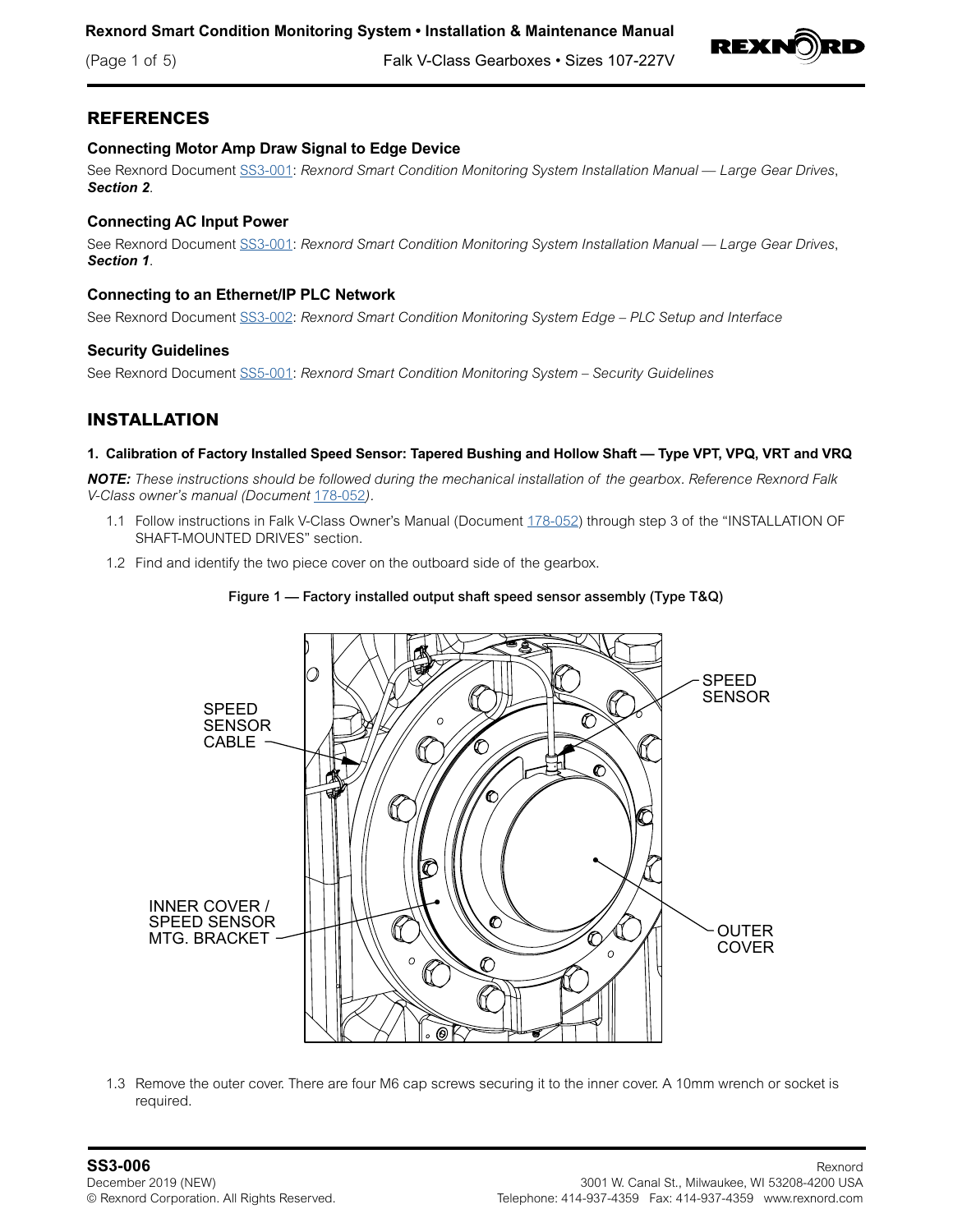(Page 2 of 5) Falk V-Class Gearboxes • Sizes 107-227V





Figure 2 — Output shaft speed sensor assembly with outer cover removed (Type T&Q)

- 1.4 While installing the thrust plate (step 4 of the "INSTALLATION OF SHAFT-MOUNTED DRIVES" section of document [178-052](https://www.rexnord.com/contentitems/techlibrary/documents/178-052_manual)), align the speed sensor target such that it is oriented as shown in figure 2 (directly under the speed sensor).
	- 1.4.1 *NOTE: if the entire installation has already been completed, the thrust plate bolt will be secured in place with Loctite. In this situation, the input shaft of the gearbox must be rotated until the tang of the speed sensor target is aligned as indicated above.*
- 1.5 Once the speed sensor target is aligned, the rest of the installation procedure in document [178-052](https://www.rexnord.com/contentitems/techlibrary/documents/178-052_manual) can be completed (applying Loctite 242 or equivalent and proper torque to the thrust plate fastener).



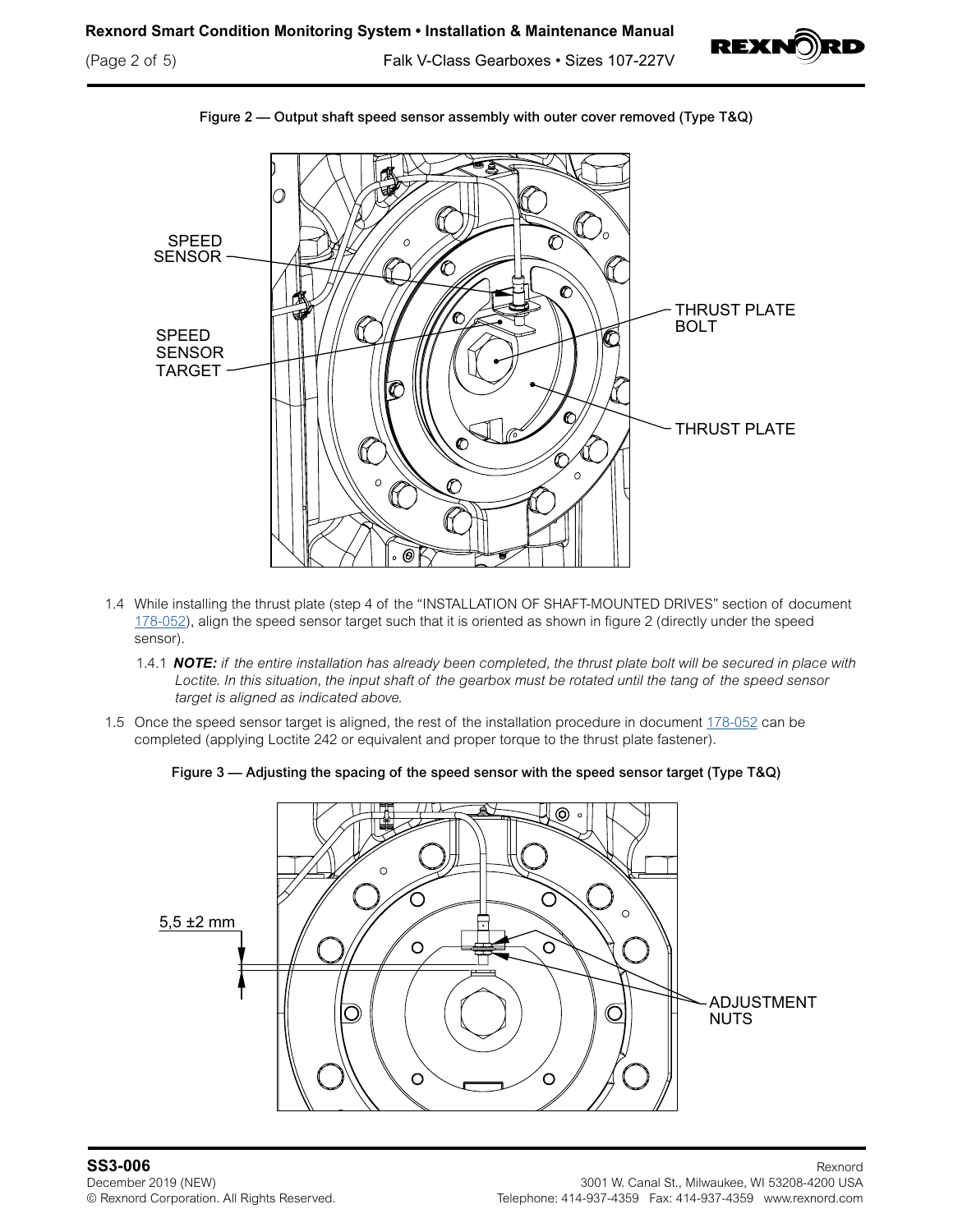## **Rexnord Smart Condition Monitoring System • Installation & Maintenance Manual**



- 1.6 Adjust the position of the speed sensor until a gap of 5.5mm ±2mm [0.22" +/-0.08"] between the tip of the sensor and the tang of the speed sensor target has been achieved. A feeler gauge is suitable for this task. The speed sensor position can be adjusted by loosening and tightening the two adjustment jam nuts on the body of the speed sensor. The jam nuts require a 17mm open-ended wrench and should be torqued to 11 ft-lbs (15 Nm).
- 1.7 To confirm proper operation:
	- 1.7.1 Rotate the gearbox input shaft and ensure the speed sensor target does not collide with the speed sensor
	- 1.7.2 With the Edge Device powered, a light will illuminate on the body of the speed sensor. Ensure that the light turns on with the target is under the sensor and turns off when the target clears the sensor.
- 1.8 Replace shaft cover and corresponding cap screws.

## **2. Calibration of Factory Installed Speed Sensor: Shrink Disk — Type VPJ and VRJ**

*NOTE: These instructions should be followed during the mechanical installation of the gearbox. Reference Rexnord Falk V-Class Owner's Manual (Document* [178-052](https://www.rexnord.com/contentitems/techlibrary/documents/178-052_manual)*) and Shrink Disc Installation (Document* [168-850](https://www.rexnord.com/contentitems/techlibrary/documents/168-850_manual)*).*

- 2.1 Follow instructions for Shrink Disc Installation (Document [168-850\)](https://www.rexnord.com/contentitems/techlibrary/documents/168-850_manual) prior to adjusting the speed sensor.
- 2.2 Find and identify the shaft cover located on the shrink disc side of the gearbox.



Figure 4 — Shrink disk guard as installed from factory (Type J)

- 2.3 Remove the M8 cap screws holding the cover to the cover mounting brackets. A 13mm wrench or socket is required for this. Remove the shaft cover.
- 2.4 Remove two adjacent thrust plate retention cap screws to allow for installation of the speed sensor target bracket. Install the bracket and replace the cap screws. See Document [168-850](https://www.rexnord.com/contentitems/techlibrary/documents/168-850_manual) for sizes and torque values of the cap screws for your gearbox.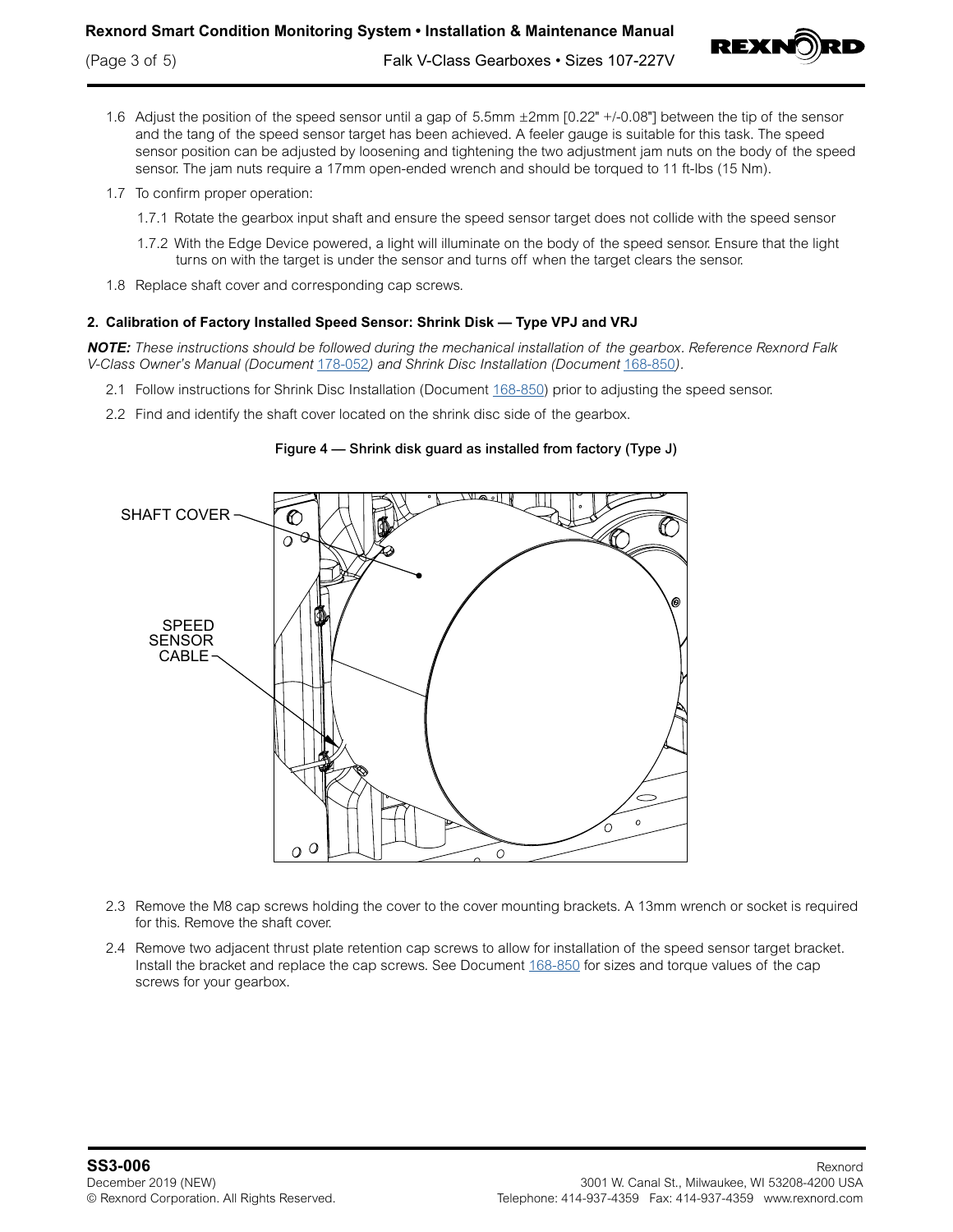

(Page 4 of 5) Falk V-Class Gearboxes • Sizes 107-227V



2.5 Adjust the position of the speed sensor until a gap of 6mm ±2mm [0.24" +/-0.08"] between the tip of the sensor and the tang of the speed sensor target has been achieved. A feeler gauge is appropriate for this task. The speed sensor position can be adjusted by loosening and tightening the two adjustment jam nuts on the body of the speed sensor. The jam nuts require a 17mm open ended wrench and should be torqued to 11 ft-lbs (15 Nm).

Figure 6 — Adjusting the spacing of the speed sensor with the speed sensor target (Type J)



2.6 To confirm proper operation:

- 2.6.1 Rotate the gearbox input shaft and ensure the speed sensor target does not collide with the speed sensor.
- 2.6.2 With the Edge Device powered, a light will illuminate on the body of the speed sensor. Ensure that the light turns on with the target is under the sensor and turns off when the target clears the sensor.
- 2.7 Replace shaft cover and corresponding cap screws.